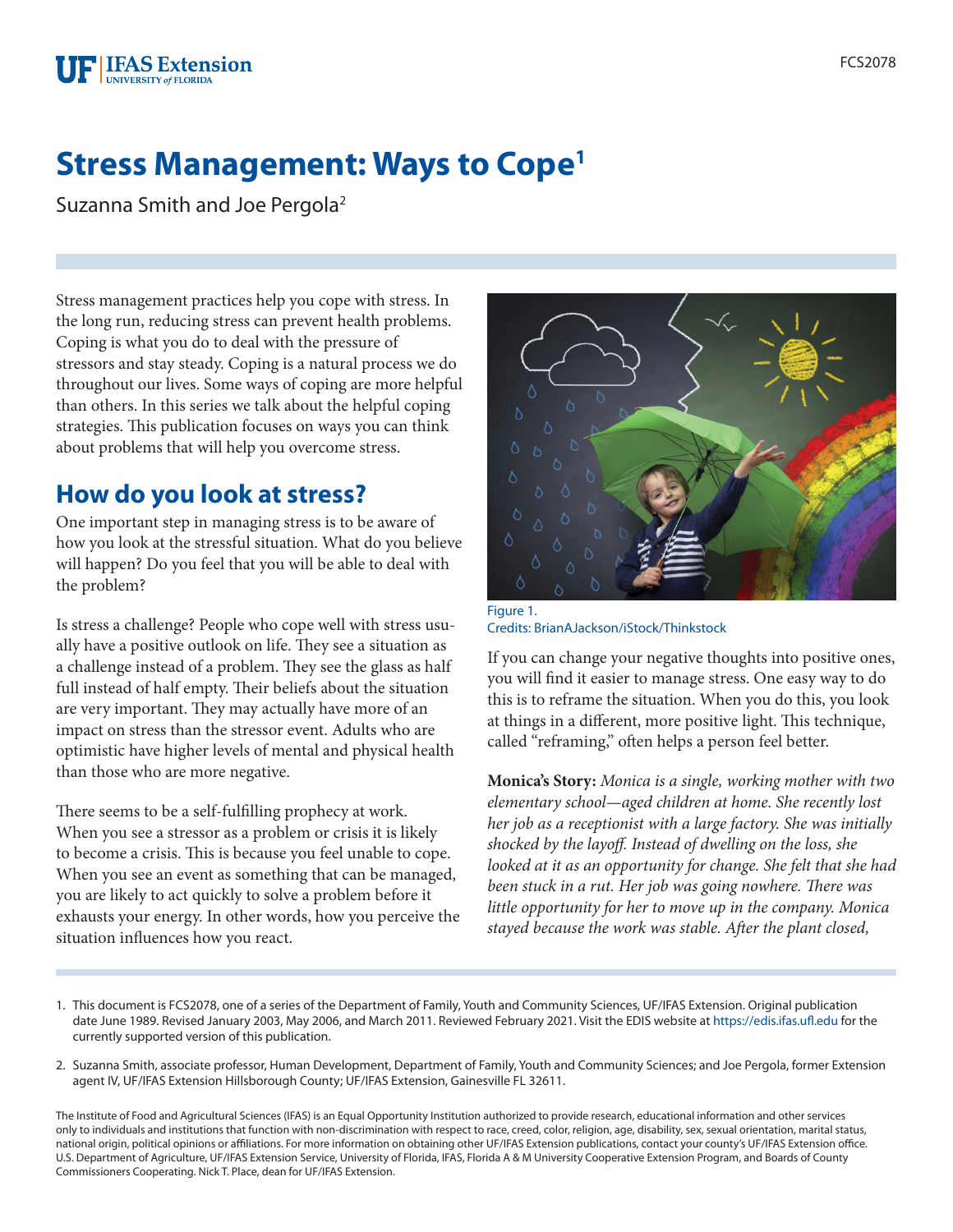*Monica went back to school and updated her computer and business skills. Her children encouraged her, and they all did homework together. They took odd jobs—caring for pets, mowing lawns, babysitting. Monica's mother helped with child care after school. When Monica finished her studies, she found a higher level, stable job with a small company in a nearby town so the children could be near their father. Although the change was a challenge, Monica said she was happier than she had been in her old job.*

### **Reframing Exercise**

See Table 1 below for some examples of how you can reframe certain situations. When you start to feel pressured or tense in a situation, try to use reframing to look at the situation differently.

Table 1. Examples of Positive Reframing.

| <b>Negative Oulook</b> | <b>Positve Reframe</b> |
|------------------------|------------------------|
| stubborn               | determined             |
| stingy                 | thrifty                |
| bossy                  | a leader               |
| loud                   | uninhibited            |
| shy                    | quiet                  |
| picky                  | attends to details     |
| won't follow rules     | creative/innovative    |
| talks too much         | outgoing               |

There are also times when it seems almost impossible to feel positive. For example, when someone in your family passes away, when a coworker becomes seriously ill, or when you and your spouse decide to divorce.

Feeling sad, lonely, or afraid is not bad. These feelings are normal. At these times, it may be helpful to take walks outdoors and to try to appreciate the positive aspects of your life. In time, and with reflection and acceptance, you may come to see a problem as an opportunity to learn and grow.

# **Are you in control of your stress?**

Do you feel in control of life and that you can handle stress? People who are able to overcome stress have a sense of personal control. They feel independent and in charge of their lives.

People who feel in control believe they can handle tough situations. They think of themselves as problem solvers and take steps to handle difficulties. This sense of "mastery" prevents problems from becoming worse. In the following example, Shawn and his family do whatever is needed to

solve their problems, even though there are many stressors in their lives.

**Shawn's Story:** *Shawn is a car mechanic. His wife was seriously ill last year and has not been able to return to work. The family does not have health insurance. The couple is seriously in debt for thousands of dollars in medical expenses. Shawn takes a second job. The couple cuts back on giving money to charity and going out to dinner. Shawn seeks help from a consumer credit counseling agency to help arrange a payment schedule for the medical bills and a budget to keep up with living expenses. The couple's church takes a collection and gathers \$500.*

**Talk to yourself!** Most of us talk to ourselves mentally about what is happening to us during the day. This self-talk can be negative or self-critical. For example, you might say,

"That was really a dumb thing for me to say."

"I can't stand my supervisor. We'll never get along."

On the other hand, self-talk can be positive. You might say,

"That was a funny thing to say."

"Maybe I need to say that again and this time say what I really mean."

"I don't feel comfortable with him, but I'll give it a try."

Positive self-talk helps people change the way they look at stressful situations. This lessens the harmful effects of stress. Positive self-talk is also especially helpful in situations where we are at least temporarily out of control.

#### **If you think in ways that give you more control you will have more control.**

Say to yourself:

"I can do it."

"I've done this before, I know I can do it again. I'll just stay focused on what I need to do."

"It only lasts a little while. This will be over soon."

"We can work this out."

"I'll feel great when this is over!"

"This problem is not going to get me down."